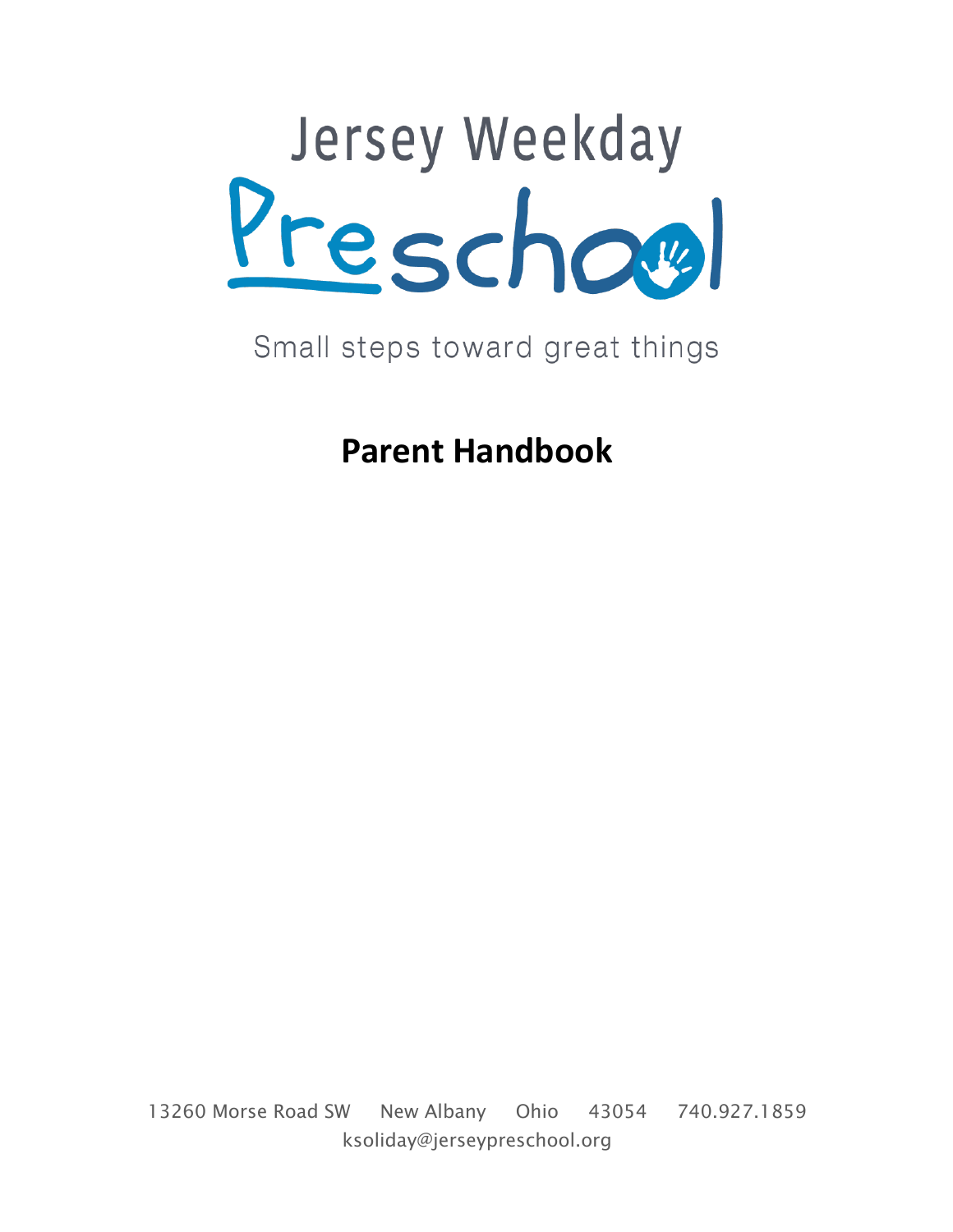# Jersey Weekday Preschool TAX ID # 31-0993514

*Jersey Weekday Preschool is a Christian organization sponsored by Jersey Church. The Preschool Director oversees the day-to-day operations. This center is a privately owned and operated non-profit preschool.* The center is licensed by the Ohio Department of Job and Family Services, and is approved to operate as *a preschool. The preschool is for children 2.5 years and potty trained through 5 years, but not yet in Kindergarten.* 

# **Our Goals**

All throughout Scriptures we see our Lord valuing the unnoticed, the small, and the weak. He defeated a giant with a shepherd boy, a slingshot and five smooth stones. He used the lunch of a young boy to feed a multitude. He saw more value in the two small coins offered by a widow than the large sums of money given by the wealthy. He rebuked his disciples for preventing the little children from coming to Him. He cherished those who society deemed insignificant and consistently used those individuals to bring glory to His Father. In 2 Corinthians 12:9 we are reminded that "...My grace is sufficient for thee: for my strength is made perfect in weakness...". It is our belief that even from a young age, children can begin to learn to follow the purpose God has for their life.

It is our goal at Jersey Weekday Preschool to provide an education rooted in our faith in Jesus, as we address the individual learning needs of each child. We as a staff are committed to preparing them for the great things God has planned for them! Along with a strong foundation of faith in Christ, we will provide an engaging learning environment and challenging academic curriculum to address their social, emotional, physical, cognitive and language development needs. It is our mission to create students who love to learn, grow and try new things in order to prepare them for their future academic careers. We are excited to partner with your family this year as we help each child take small steps towards great things!

# **Licensing**

The license for our center is available on the preschool parent board located by the preschool entrance. The laws and rules governing preschool are available at the school for review upon request. The school's licensing record, including compliance report forms and evaluation forms from the Health, Building Code, and Fire Departments that inspect the center, are available upon request as well. Any person may call the Ohio Department of Job and Family Services toll free at 866-886-3537, option 4, to report a suspected violation by the center.

# **Staff to Child Ratios**

Jersey Weekday Preschool will not exceed the following state required transitional pandemic ratios:

|                     | <b>Staff to Child Ratio</b>  |  |                                    |
|---------------------|------------------------------|--|------------------------------------|
| 2.5 year olds:      | 1:6                          |  |                                    |
| 3 year olds:        | 1:9                          |  |                                    |
| 4 & 5 year olds:    | 1:9                          |  |                                    |
| 13260 Morse Road SW |                              |  | New Albany Ohio 43054 740.927.1859 |
|                     | ksoliday@jerseypreschool.org |  |                                    |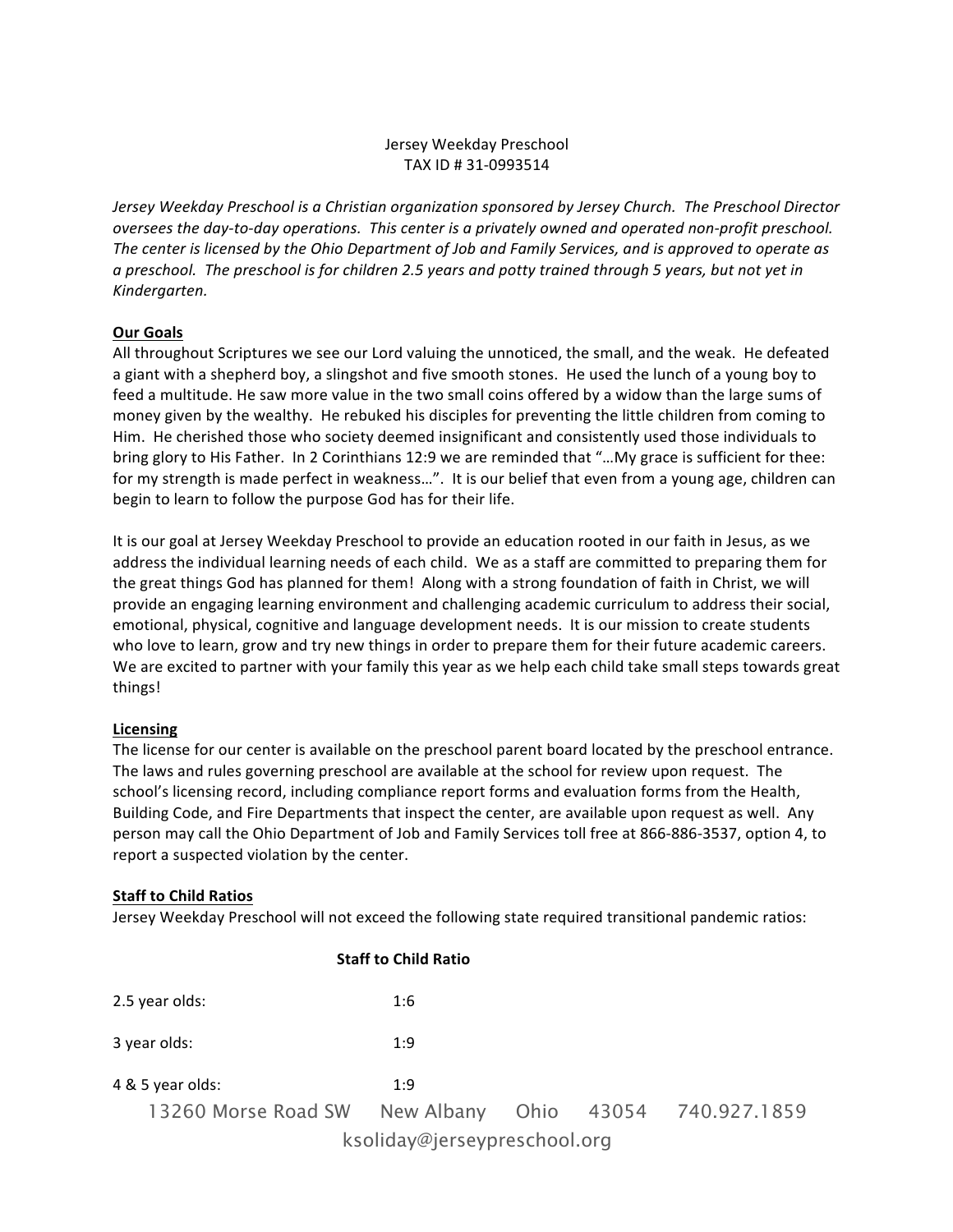The transitional pandemic ratios are valid until the governor of Ohio rescinds the state of emergency and or directs the Ohio Department of Job and Family Services to return to full child care licensing requirements. The following ratios will be reinstated at that point.

|                  | <b>Staff to Child Ratio</b> | <b>Small Group</b> |
|------------------|-----------------------------|--------------------|
| 2.5 year olds:   | 1:8                         | 2:16               |
| 3 year olds:     | 1:12                        | 2:24               |
| 4 & 5 year olds: | 1:14                        | 2:28               |

# **Staff Qualifications**

Each member of our staff is qualified and competent to care for each child, according to the child's needs. By ODJFS rule 5101:2-12-08, staff members are required to complete training in early childhood education and early childhood development, as well as Child Abuse Recognition, Communicable Disease, CPR, and First Aid.

# **Visitation Guidelines**

We have an open door policy at Jersey Weekday Preschool. Visiting parents may observe and/or visit their children at any time during their child's scheduled class time. Your child's daily schedule will be posted in your child's classroom, and you may also ask for a copy from your child's teacher. Please give consideration for the group's schedule. For security purposes and the safety of all our students, ALL PARENTS AND VISITORS MUST REPORT TO THE OFFICE UPON ARRIVAL.

#### **Admission Policies and Procedures**

To enroll at Jersey Weekday Preschool, an interested parent/guardian should contact the center to discuss the philosophy, policies, and procedures of the program. The parent/guardian may be given a tour of the facility and will discuss the specific program their child will be enrolled in. Also at this time, the parent/guardian may receive a registration form, or the link to our online registration form or enrollment packet. The enrollment form along with the \$140.00 enrollment and supply fee must be completed and submitted before your child's spot will be held for the upcoming school year. A child is considered enrolled only after the Director confirms the availability of space, the enrollment and supply fee has been received, and the required paperwork is received, reviewed and approved. The enrollment and supply fee covers all school supplies, curriculum materials, communication folder, and a preschool tshirt. A medical form signed by a physician or certified nurse practitioner is required to be submitted before the school year begins or within **30 days of admission**. This medical must be updated yearly. We do accept students who have chosen to waive immunizations. The full enrollment packet will be sent via e-mail and will include:

- Confidential Application for Admission/Emergency Transportation Authorization
- Health Record/Physician's Statement
- Tuition and Fees
- Emergency Pick Up Authorization Form
- Walking Field Trip Permission/Statement of Faith
- Family Information
- Center Parent Information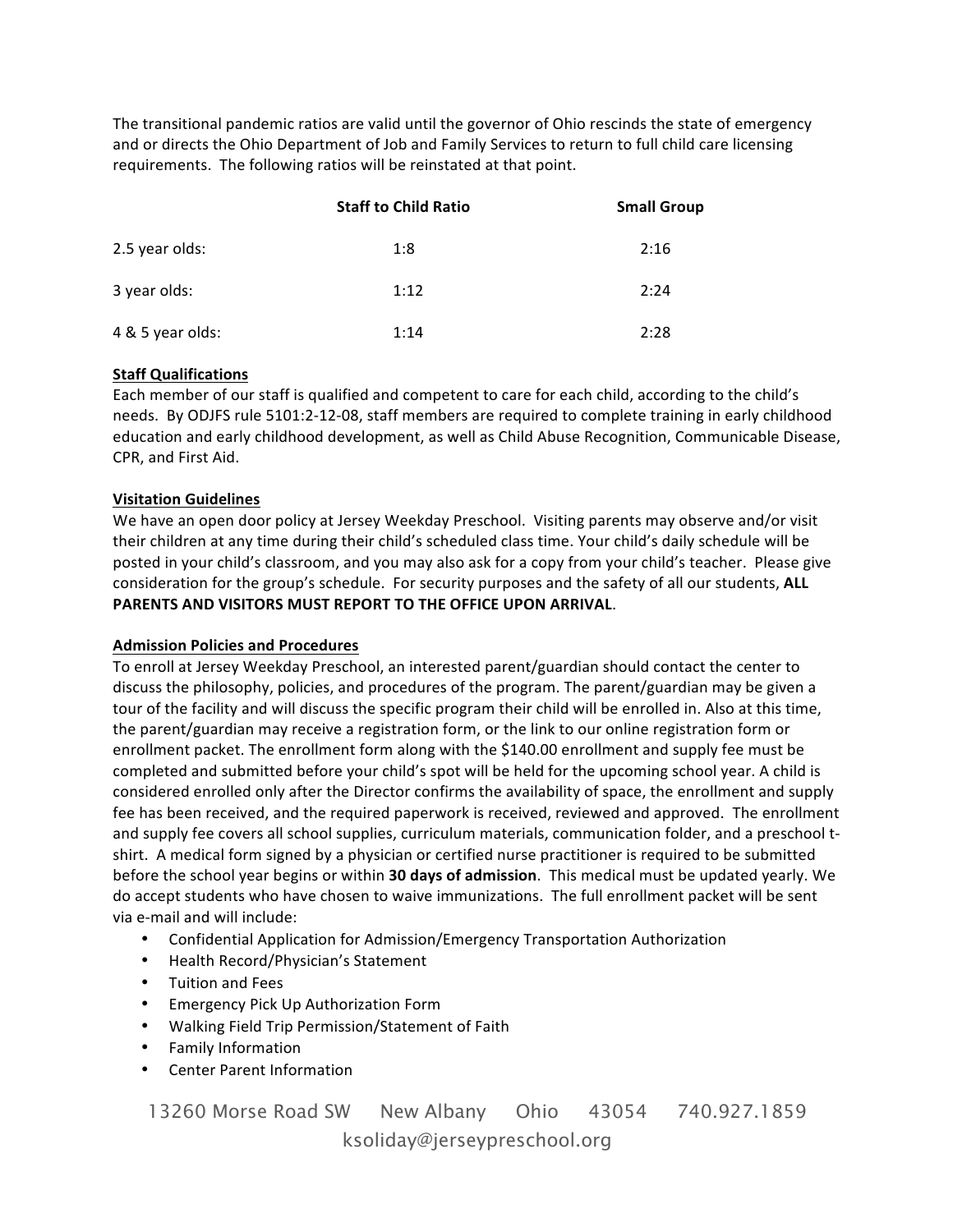Jersey Weekday Preschool will not discriminate in the enrollment of children upon the basis of race, color, religion, sex, disability or national origin.

#### **Hours of Operation**

The preschool operates on a nine-month schedule, September through May, and observes most of the same holidays and professional days as surrounding local school districts. Our hours of operation for all morning classes will be strictly observed. No child is to arrive before 8:20 a.m., with class starting at 8:30 a.m. and ending at 11:30 a.m. The staff needs time before class to prepare for the day and after class to clean up and prepare for the next, therefore, we are unable to accommodate children dropped off early or picked up late. In case of inclement weather, the preschool will be closed if Licking Heights Local School District is closed. School closings will also be listed on our Facebook page, and parents will be notified through email.

- The center will be in operation Monday through Friday 8:30am to 11:30am.
- A late fee of \$1 per minute will be charged if a child is not picked up by 11:30 am. The late fee is due at the time of pick up.
- The center will close to observe holidays. Full tuition is due for the weeks in which these fall.

#### **School Calendar**

- **TBD:** Meet the Teacher Night More information about Meet the Teacher will be sent home after we determine how to host this event in the safest manner during the current public health crisis.
- September 8, 2020 (Tuesday): First Day of Preschool for 2 day and 5 day students
- September 9, 2020 (Wednesday): First Day of Preschool for 3 day students
- **October 16, 2020 (Friday):** No School Teachers Professional Development
- **November 3, 2020 (Tuesday):** No School Closed for Election Day
- **November 23, 2020 (Monday): Thanksgiving Celebration**
- November 24, 2020 (Tuesday): Thanksgiving Celebration
- **November 25 November 27, 2020 (Wednesday Friday): Thanksgiving Break**
- **December 17, 2020 (Thursday):** Christmas Celebration
- December 18, 2020 (Friday): Christmas Celebration
- **December 21 January 1, 2021:** Christmas Break
- January 4, 2021 (Monday): Happy New Year! School Resumes
- January 18, 2021 (Monday): No School Martin Luther King Day
- January 28, 2021 (Thursday): No School Parent Teacher Conference Day
- January 29, 2021 (Friday): No School Parent Teacher Conference Day
- **February 11, 2021 (Thursday):** Valentine's Day Celebration
- February 12, 2021 (Friday): Valentine's Day Celebration
- **February 15, 2021 (Monday):** No School President's Day
- **March 29 April 2, 2021:** Spring Break
- April 5, 2021 (Monday): No School Easter Break
- **May 4, 2021 (Tuesday):** No School Teachers Professional Development
- May 27, 2021 (Thursday): Last day of school for 2 day students
- May 28, 2021 (Friday): Last day of school for 3 day and 5 day students

\* Please note that our school calendar is unique to our school. We **do not** follow the same schedule as the Licking Heights School District or any other district. Please use our calendar as a reference throughout the school year. \*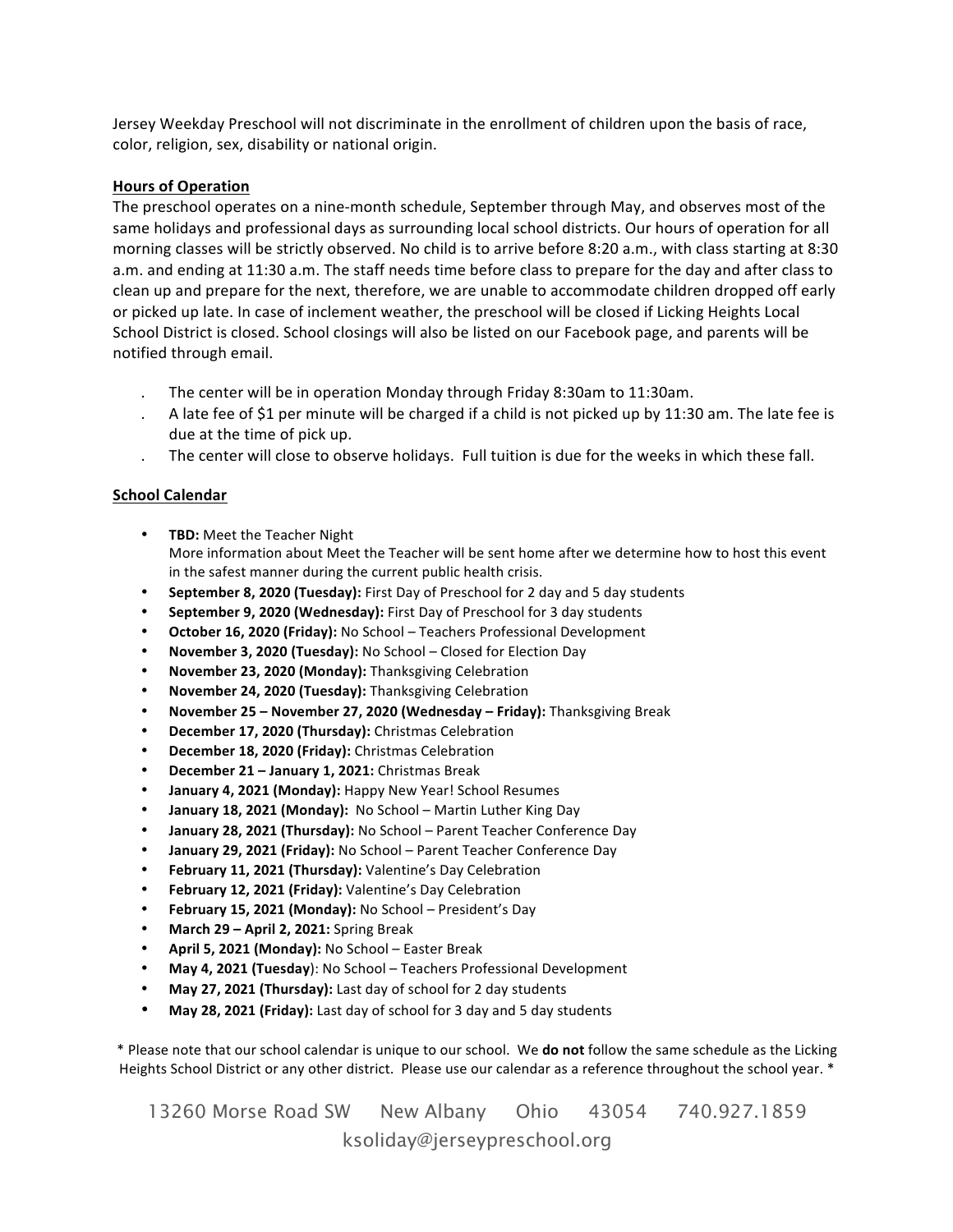#### **Attendance**

If your child will not be in attendance on a regularly scheduled day, please contact the office at 740-927-1859 ext 216 and leave a message or email, *ksoliday@jerseypreschool.org*.

#### **Late Pick Up Policy**

Morning classes end promptly at 11:30 a.m. Any child not picked up by 11:30 a.m. will be considered a late pick up. If you pick up your child late you will be asked to sign our late pick up log. If you are late picking up more than once, you will be required to pay a late pick up fee. After you sign the log once you will begin being charged a late fee of \$1.00 per minute for each late pick up. Your child will be brought to the preschool office until your arrival. Payment of your late fee is due at pickup. Please note, that we do understand that unforeseen circumstances do arise, however, if you are going to be running late for more than a few minutes, please notify the school as soon as possible so we can alleviate any worry your child may feel.

# **Delivery and Release of the Child**

Each child must be left in the care of a Jersey Weekday Preschool staff member at the drop off location. **Under no circumstances** is a child to be dropped off outside the building or left at the door without a staff member present. Each teacher will keep a daily attendance record and mark your child's arrival and departure. Please make sure the staff member responsible for your child knows that he/she has arrived or is leaving.

Children will only be released to their parents/guardians or persons who have been authorized, in writing on the Contact Authorization sheet in your child's file. Changes in authorization must be done in writing and submitted in advance to the program director's office. If your child is to be picked up by an individual who does not routinely come, but is on your child's authorization list, please notify the office. This will help to eliminate confusion at dismissal time. The center will ask for identification should there be any question concerning who is picking up your child.

If an "unauthorized" person arrives to pick up your child, the child will not be released. The program director will be notified immediately. The program director will then call the parent/guardian to determine if the child should be released to the person. If there are issues involving custody, it is imperative that we know who can legally pick up your child. Supplying us with a copy of the divorce or custody papers gives us that information.

# **Tuition and Fees**

|       | Annual     | Biannual   | Monthly (Sept-May) |
|-------|------------|------------|--------------------|
| 2 Day | \$1,350.00 | \$675.00   | \$150.00           |
| 3 Day | \$1,665.00 | \$832.50   | \$185.00           |
| 5 Day | \$2,160.00 | \$1,080.00 | \$240.00           |

# **Discounts**

2 or more children in preschool  $-$  10% off lowest tuition rate

# **Nonrefundable Enrollment and Supply Fee**

Your child's enrollment and supply fee are to be paid in full annually before the school year begins to reserve their spot for the upcoming school year. In order to be placed on the preschool enrollment list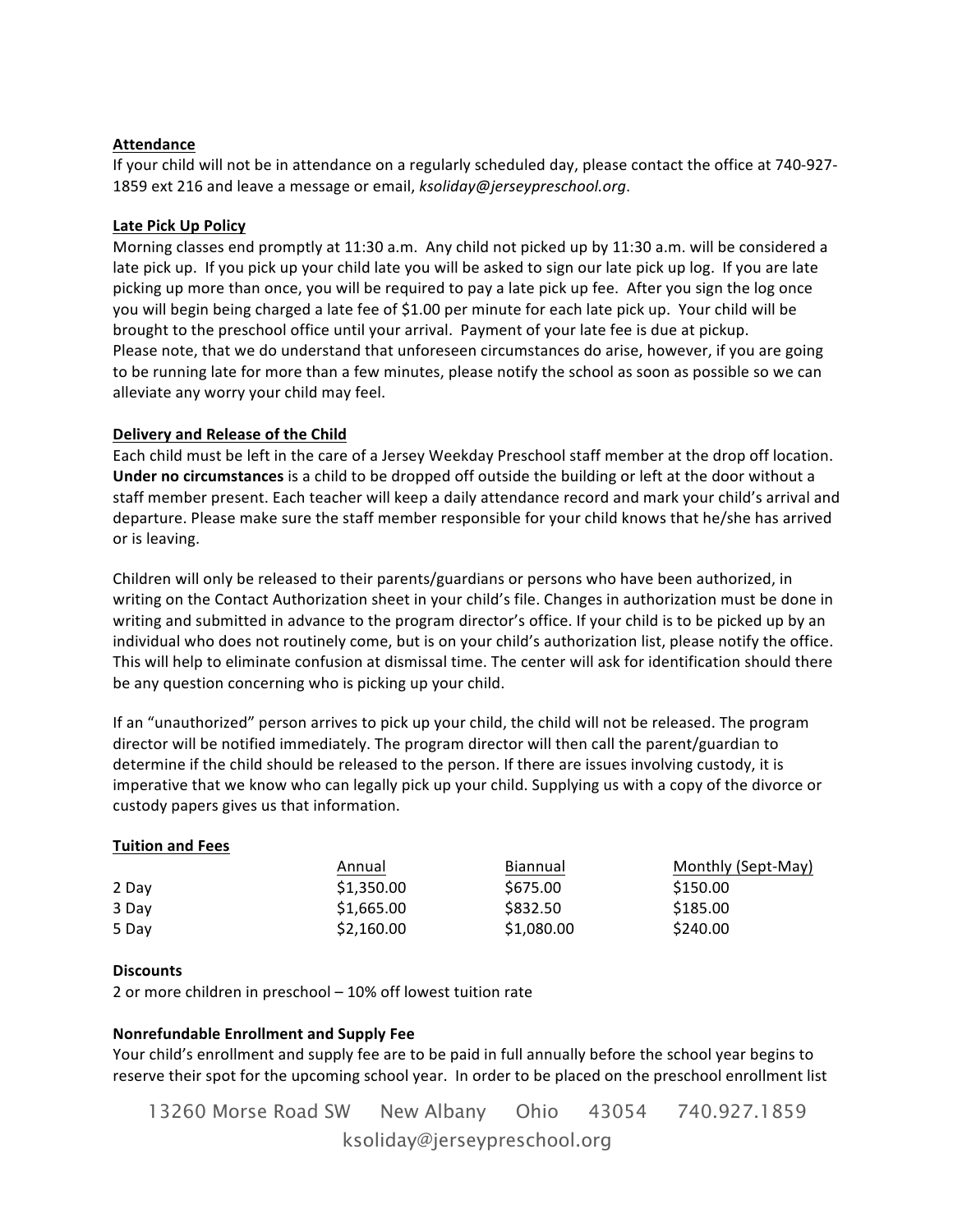the \$140.00 enrollment and supply fee must be paid. Supply fees cover all school supplies needed for the school year along with a Jersey Weekday Preschool t-shirt that each child is requested to wear on field trip days.

Late Pick-up Charges: If a parent realizes that circumstances beyond their control are going to delay pick-up, a phone call or text is requested. This is important as many children fear they have been forgotten when parents do not arrive at their usual time. A late fee of \$1.00 per minute per child will be charged after 11:30 am. 

# **Payments**

Tuition payments will be made online using Procare Software and Tuition Express. Procare Software allows you to set up a monthly automatic ACH bill payment with our center. Payments will be processed on the 28<sup>th</sup> of each month. Credit and debit card payments are accepted but an extra fee of 2.5% will be charged when using debit and credit cards. If you choose to pay monthly you will be required to set up an automated payment with Tuition Express. We are still able to accept checks for annual and semi annual tuition. Please make all checks out to Jersey Baptist Church with Weekday Preschool in the notes. The following payment options are available:

- 1. **Monthly** Tuition is due by the 28<sup>th</sup> of each month prior (ex. September's tuition is due on August  $28^{th}$ ). If your payment is made after the  $28^{th}$  of the month, a late fee of \$10.00 will be assessed.
- 2. **Bi annually** Your first bi annual payment is due on August 28<sup>th</sup> for September January. The second bi annual payment is due on January  $15<sup>th</sup>$  for the remainder of the school year.
- 3. **Annually** Full payment for the school year is due by August  $28<sup>th</sup>$ .

A service charge of \$25.00 will be assessed for insufficient funds. The accounting must be brought up to date within one week. If the preschool receives a second returned check/payment, future tuition payments must be made by cashier's check or money order.

A child may be removed from the program when the tuition account is overdue. If no payment or a satisfactory arrangement with the program director has not been made, your child will be withdrawn until payments and charges are current and a space is available. Tuition costs remain the same regardless of daily absence, holiday, staff training, or inclement weather days.

# **Withdraw**

It is expected that families will give the Preschool a month's written notice upon withdraw from our program. Partial months or weeks will not be refunded.

#### **Leave of Absences**

If your child needs an extended leave of absence from school for any reason; please see the director to see if you are eligible for tuition relief. Tuition relief will be determined on a case-by-case basis. We also have the option to "hold" your spot if you are going to be out for 3 weeks or longer as long as your tuition account is kept current.

# **Curriculum**

It is our goal at Jersey Weekday Preschool to provide an education rooted in our faith in Jesus, as we address the individual learning needs of each child. We as a staff are committed to preparing them for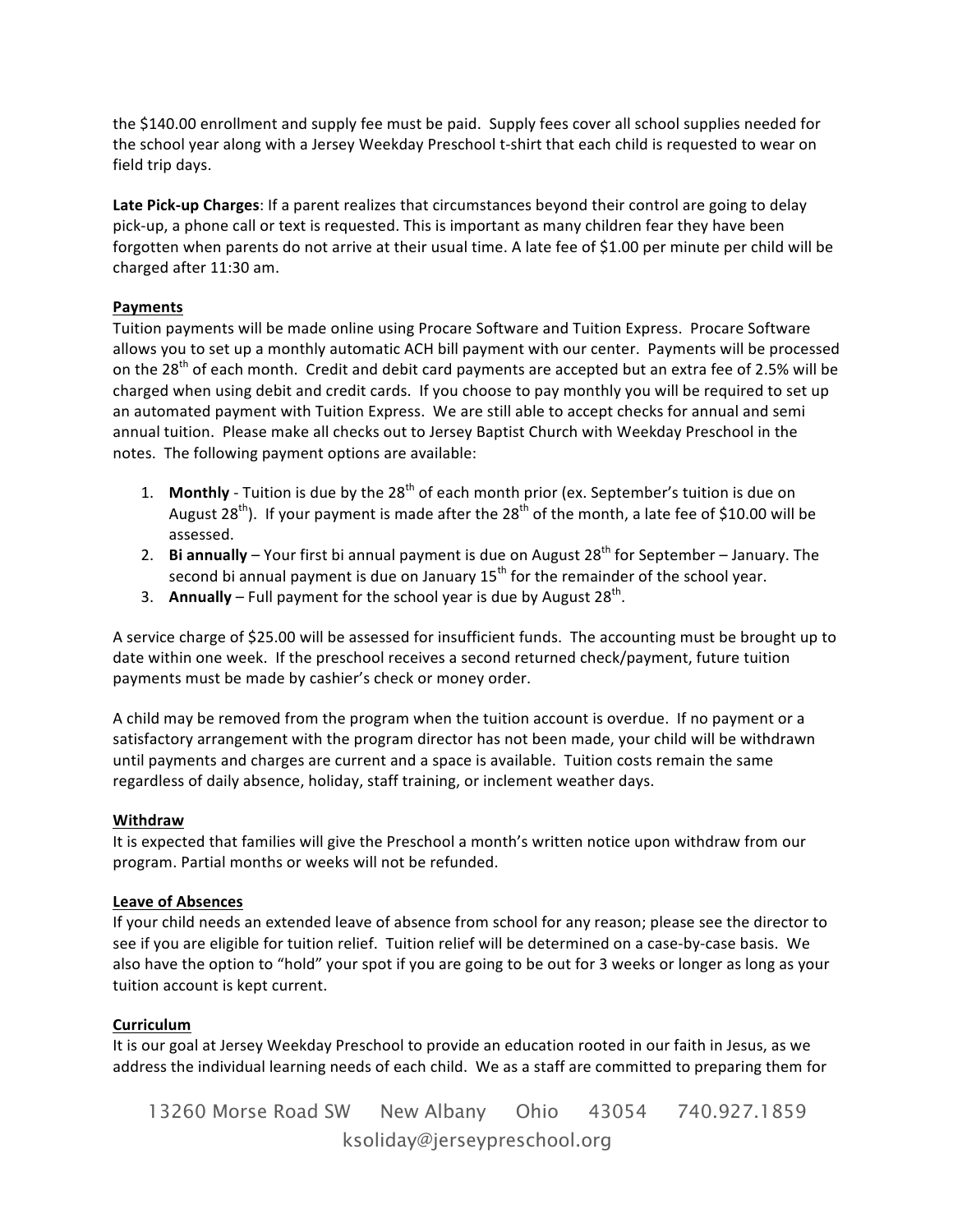the great things God has planned for them! Our curriculum and classrooms are designed to provide engaging academics in a developmentally appropriate manner in order to create meaningful learning experiences as our students discover and acquire new concepts and skills. Our curriculum takes an active approach to learning. We provide hands-on experiences while we strive to make learning fun and exciting. Developing social and communication skills will also be an integral part of our classroom routines. Our teachers will provide a variety of activities, materials and learning experiences that introduce, reinforce and extend desired skills and concepts at all levels.

The curriculum is divided into ten major areas of focus; Biblical foundations, reading, writing, math, science, social studies, social development, gross motor development, fine motor development, and basic readiness skills. Following is a list of basic concepts that your child will be working toward in each of these areas. This list provides examples of concepts taught and is not comprehensive, if you have additional questions about the curriculum please ask your child's teacher or the director, we are happy to share more about what we teach with you.

# *Biblical Foundations*

- Gain knowledge of God through regular time in His Word.
- Learn fundamental verses from God's word and begin to commit them to memory with support.
- Worship God with a joyful heart, and learn songs to praise Him.
- Discover God's purpose in all of our lives, to love God and to love others.
- Learn to recognize the needs in those around us, and to develop empathy and compassion for others.

# *Reading*

- Demonstrate an understanding that print carries meaning.
- Recognize and produce rhyming words with support.
- Recognize their name in print.
- Recognize and name capital and lowercase letters.
- Recognize and read familiar words or environmental print with support.

# *Writing*

- Use a three-finger grasp on their dominant hand to hold a writing tool.
- Demonstrate letter formation in writing with support.
- Use a combination of drawing, dictating and emergent writing to tell a story.
- Respond to questions about their writing with support.
- Read what he/she has written.

# *Math*

- Recognize basic shapes and identify shapes in the world around them.
- Count to 20 in play situations with minimal prompting and support.
- Identify numerals 1-10, and write numbers 1-10 with support.
- Identify what comes next in simple patterns, and create patterns with support.
- Demonstrate an understanding of positional words when speaking and following directions

13260 Morse Road SW New Albany Ohio 43054 740.927.1859

ksoliday@jerseypreschool.org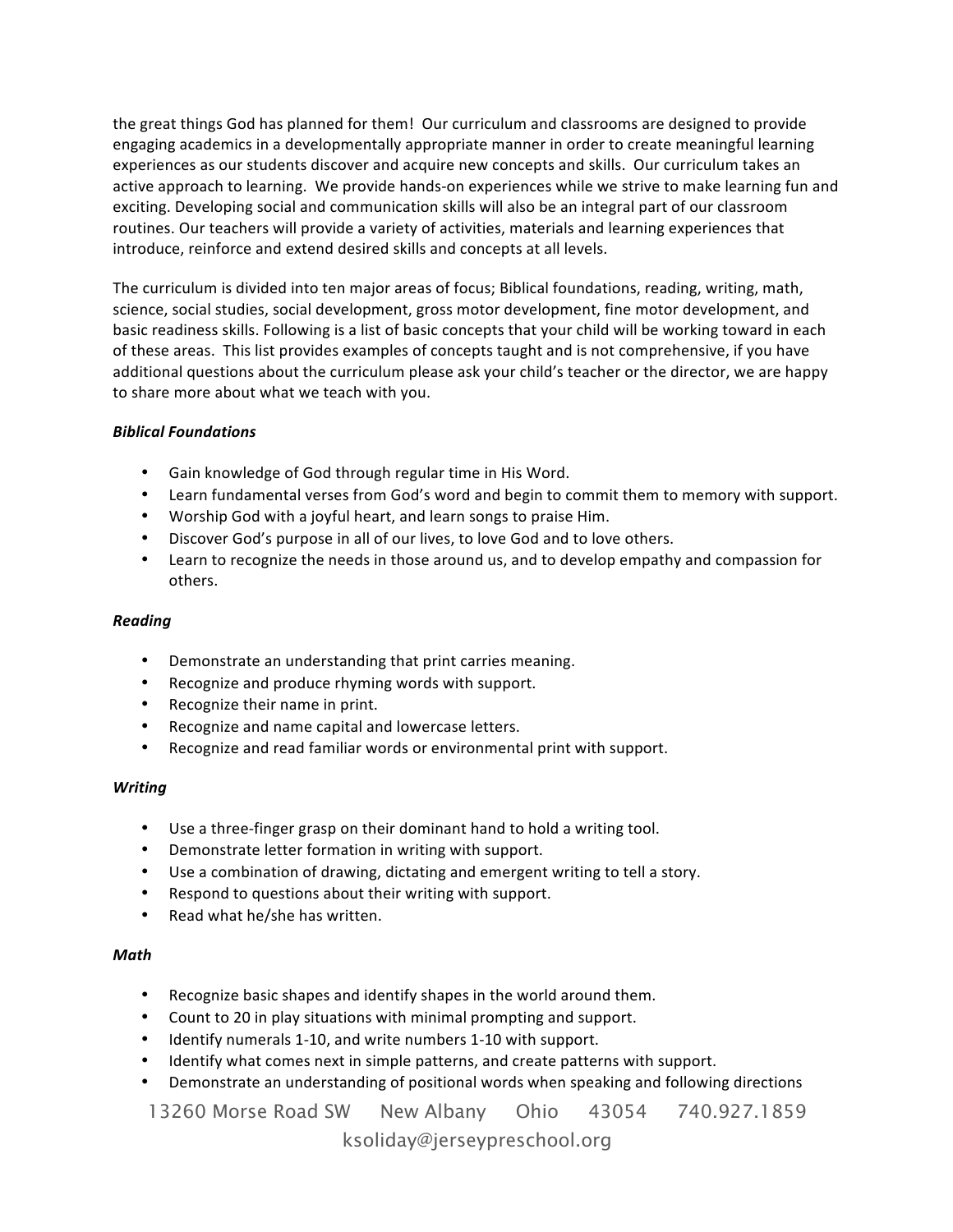(above, next to, in, behind, below, under, over, beside)

#### *Science*

- Make observations.
- Use basic tools to aid in making observations.
- Record observations with support using pictures, words, charts and graphs.
- Ask questions, and arrive at conclusions based previous observations with support.
- Demonstrate an understanding that living things grow and change over time.

# *Social Studies*

- Develop an understanding of his/her personal history.
- Develop an understanding that rules are created for their safety.
- Demonstrate a basic understanding of time in relation to daily schedules and routines.
- Develop an understanding of the outcome of daily choices, by accepting the results or consequences of their own actions.

# *Social Development*

- Communicate needs, feelings and interests appropriately.
- Demonstrate confidence in their ability to complete routine tasks independently and show a sense of accomplishment when they have completed a task to the best of their ability.
- Separate from a familiar adult in a familiar setting with minimal distress.
- Resolve conflict with peers appropriately with support.
- Express concern for the needs of others and people in distress.
- Develop the ability to share, take turns and play cooperatively.
- Follow one and two-step directions without support.

# *Gross Motor*

- Demonstrate coordination and balance during periods of active play while running, hopping, skipping and jumping.
- Show coordination in using objects during active play when throwing, catching, kicking balls, and riding tricycles.
- Demonstrate balance and coordination during active play while bending, stretching and twisting.
- Participate in structured and unstructured active play and exhibit strength and stamina.
- Gain a basic understanding that physical activity is one way to help keep our bodies healthy.

# *Fine Motor*

- Develop their fine motor coordination by performing tasks requiring precise movements.
- Develop hand strength and stamina by completing tasks involving writing, coloring and cutting.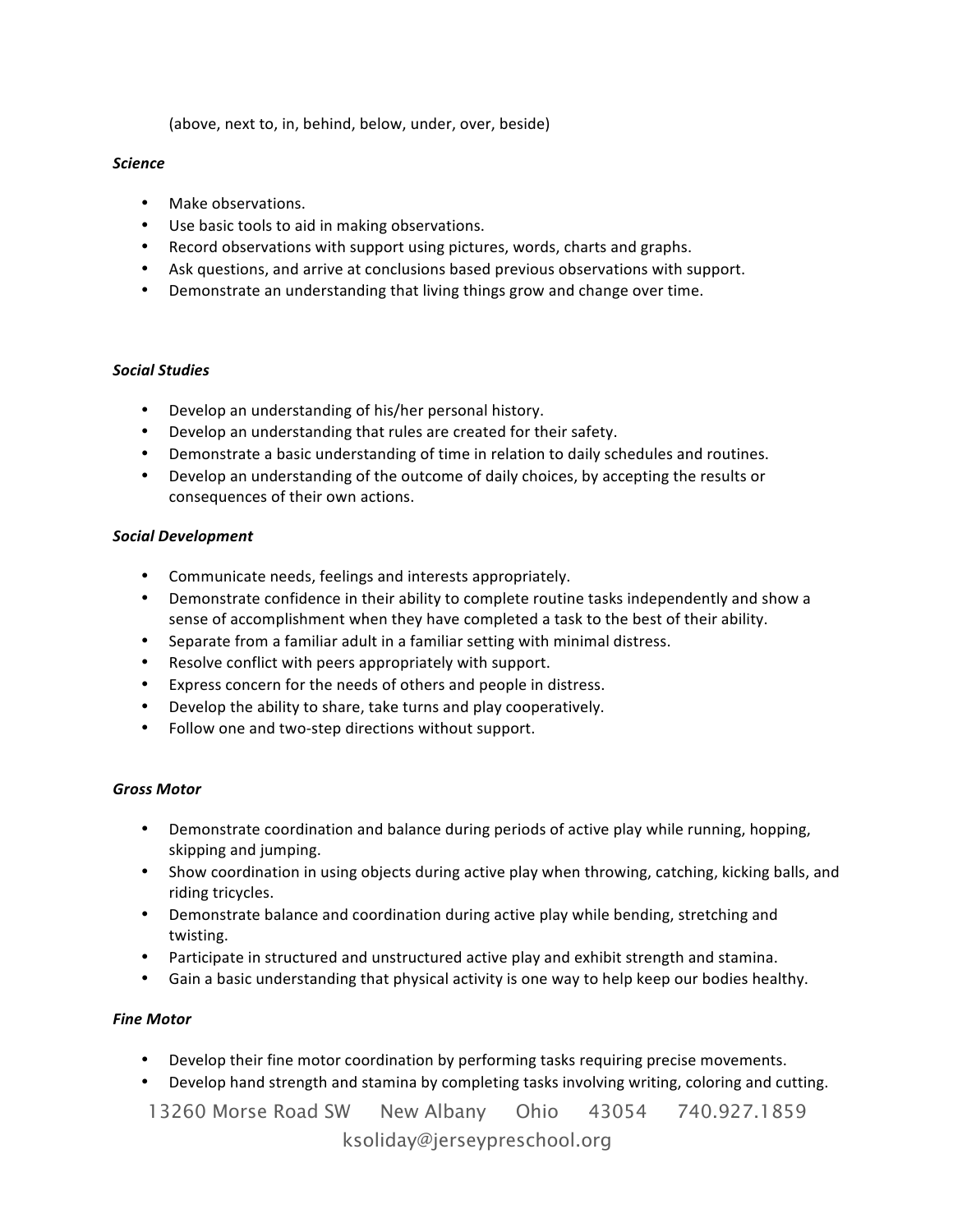- Develop their dominant hand's accuracy by completing cutting, coloring and writing activities on a daily basis.
- Use various materials in learning centers and in the classroom to develop their fine motor strength, stamina and accuracy.
- Items such as play dough, clay, stringing beads, and building materials will be available to help develop student's fine motor abilities in fun and engaging ways.

# *Basic Readiness*

- Follow daily routines and classroom schedules with minimal prompting.
- Demonstrate a growing independence when completing self-care tasks like putting on their own jacket, zipping, using the restroom and preparing to go home for the day.
- Demonstrate a growing independence using and caring for classroom supplies.
- Communicate needs, frustrations, and questions to adults they interact with without prompting.

| <b>Example of a Daily Schedule:</b>                                                                                                          | <b>Learning Centers may Include:</b> |
|----------------------------------------------------------------------------------------------------------------------------------------------|--------------------------------------|
| 8:30: Arrival and Morning Activities                                                                                                         | Dramatic Play                        |
| 8:40: Circle Time/Language Arts and Story                                                                                                    | Literacy Center<br>٠                 |
| 9:00: Centers                                                                                                                                | <b>Writing Center</b>                |
| 9:30: Clean Up and Snack                                                                                                                     | Science and Nature Table             |
| $9:55$ : Math                                                                                                                                | Fine Motor Manipulatives             |
| $10:15:$ Recess                                                                                                                              | Quiet Area with reading and puzzles  |
| 10:45: Chapel/Science/Social Studies                                                                                                         | Art Center                           |
| 11:15: Closing Circle Time / Pack Up to Go                                                                                                   | <b>Sensory Bins</b>                  |
| Home                                                                                                                                         | Social Studies                       |
| 11:30: Dismissal                                                                                                                             | <b>Blocks</b>                        |
|                                                                                                                                              | <b>Transportation Toys</b>           |
| ** This is an example of a daily routine. The teachers will adapt their schedules to best meet the needs and interests of their students. ** |                                      |

# **Safety Policies**

- No child will be left unsupervised by staff or parent while at the preschool.
- Monthly fire drills will be held. A record of the dates and times will be posted.
- The school staff will always have immediate access to a working phone.
- Fire and weather emergency plans are posted in each classroom.
	- $\circ$  In case of fire, the preschool will be evacuated and the program director will notify the proper authorities.
- We require emergency transportation forms and health records for all children. An authorization form will also be required for children in need of special procedures or precautions due to health or handicapping conditions.
- If an accident or the emergency transportation of a child occurs the school will complete an incident report as prescribed by Ohio Law. A copy will be kept in the child's file with the signature of the teacher and/or program director. The parent/guardian will also receive a copy.
- All Jersey Weekday Preschool staff members are required by law to immediately notify the local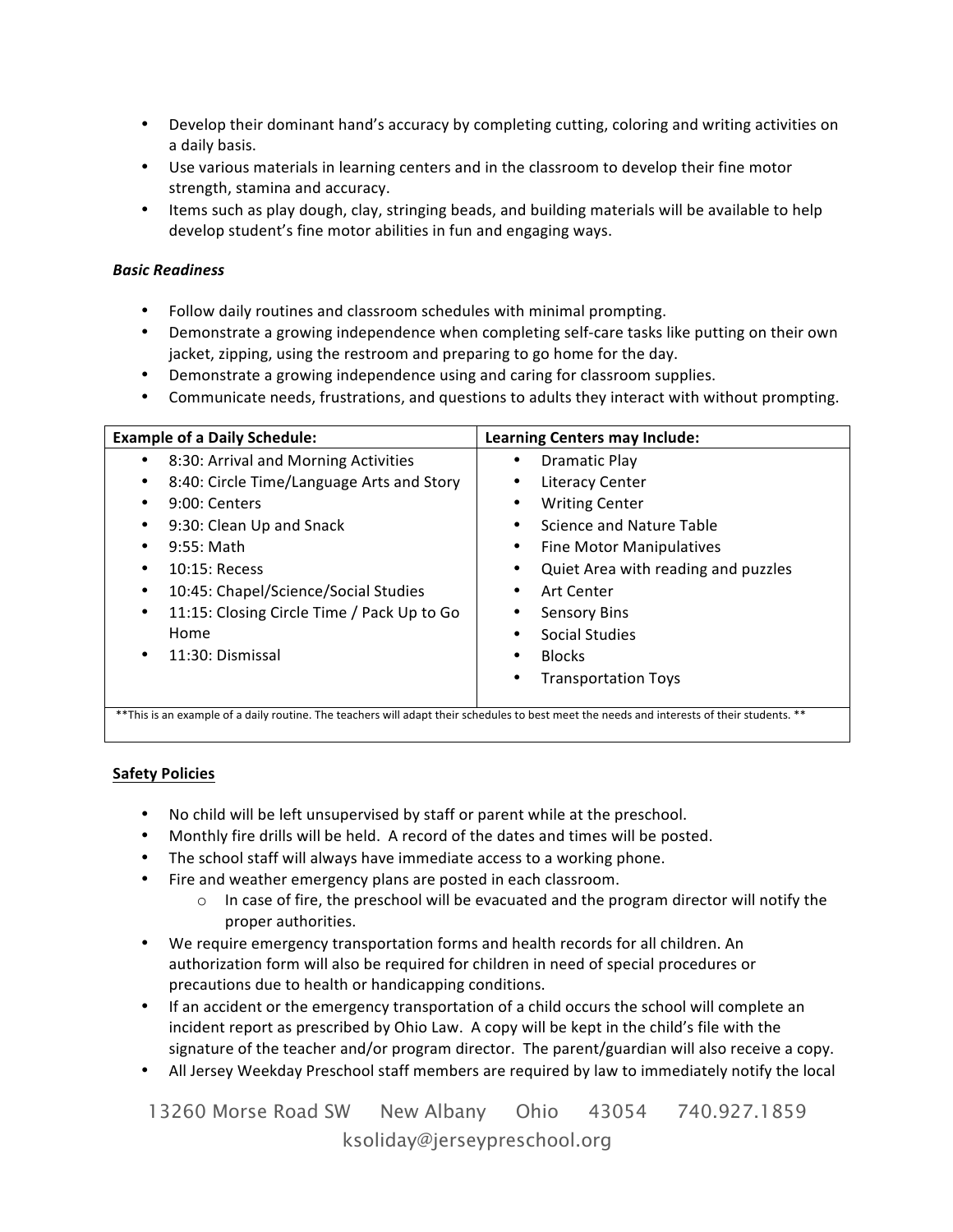public Children's Services Agency when a child shows signs of abuse or neglect.

- The use of aerosol spray products is prohibited when the children are in attendance at school.
- The Department of Child and Family Services is 1-866-886-3537. This number can be used to report a suspected violation by the center.

# **Field Trips**

The preschool will take occasional field trips. We do not have transportation for these trips, so a parent, guardian, grandparent or babysitter will need to transport and accompany the child on the trip. Parents are responsible for their own child on the trip. A staff member trained in first aid and CPR will be present. We do not take children on trips that involve water activities or swimming activities with water that is deeper than 18 inches. With the current health crisis involving COVID 19, we may not be participating in field trips for the 2020-2021 school year. Field trips decisions will be made closer to time, and will depend on the availability of our regular field trip sites, and whether we can participate in the trip safely.

#### **Recess and Play Policy**

The preschool will provide active indoor/outdoor play each day preschool children who are in attendance. Suitable weather is defined as not raining, or with high winds, where the temperature is not below 32 $\degree$ F or above 90 $\degree$ F. The center may also limit outdoor play if the heat index is at a caution or above level.

#### **Clothing**

On the first day of school we ask that you bring along extra changes of clothing (labeled with child's full name): pants, shirt, underwear and socks. Their clothes can be kept in their backpacks. These should be washable and easily put on. You will need to check these items throughout the year to ensure that they still fit and are season-appropriate. Should we need to change your child we will send home the dirty clothing and you will need to replace the extra set of clothes. Suitable clothing is essential for your child to feel comfortable while at the center. We recommend light comfortable clothes, closed shoes they can run and jump in and clothes they can get messy.

# **Personal Items/Show and Tell**

It is requested that children do not bring toys or other items from home except on designated "Show and Tell" or "Share" days. We are not responsible for personal items that are brought to the center that are lost or broken. Jackets/sweaters should be clearly labeled with the child's name.

If you would like to bring in a pet or animal into the classroom for a share day we would love to have them! Our preschoolers love animal guests! Just make arrangements with your child's teacher to determine a time. You must supervise your pet while it is in the classroom and you must take your pet home with you when you leave.

# **Allergies**

If your child has severe allergies that require monitoring and intervention in case of an allergic reaction, please outline all allergies and the required treatment with the teacher and other staff. There are specific forms that need to be filled out. We make every attempt to make sure that no allergens are introduced into the classroom when an allergy is present. We will work with you in trying to prevent your child from coming in contact with the item. Although we are extremely vigilant, we cannot guarantee that other parents or children will be as conscientious as we are and, therefore, cannot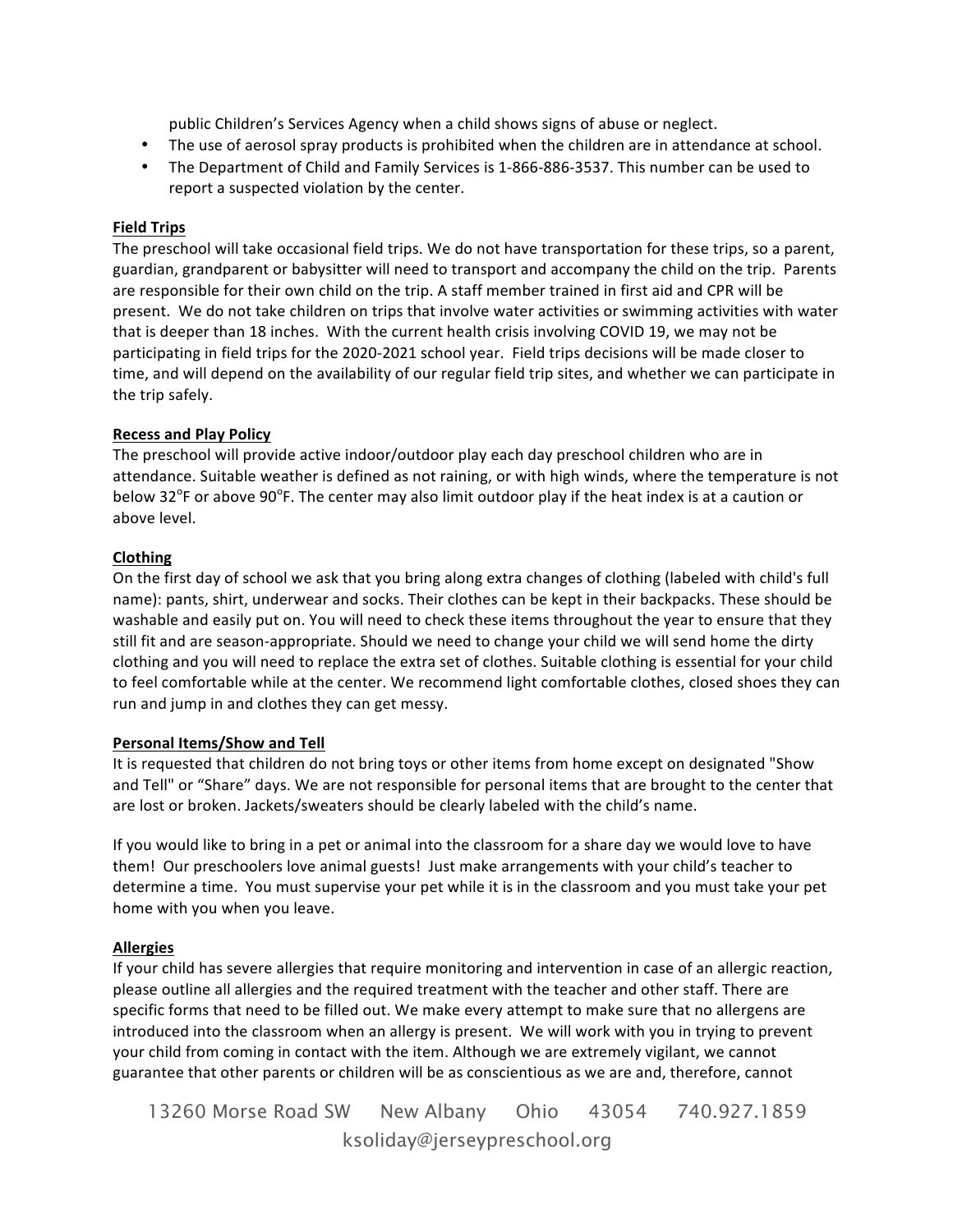guarantee your child will not come in contact with an item that may affect your child.

# **Snack**

Parents are asked to provide their child with a small snack and a drink to be eaten during the day each day they are in attendance. If your child forgets their snack, their teacher will provide them with a small pre packaged snack (i.e. cheerios or goldfish), and water. If your child has food allergies, the parent will be contacted by the teacher to determine if the snack we are providing is safe for your child to eat, or provide that child with a snack that is on an approved list previously provided by the parent.

# **Birthdays**

You may bring a snack to share with the class for your child's birthday. Please keep the treat simple and limit it to one item per child. Please provide all plates, napkins or utensils necessary to serve your child's treat. Please discuss plans with your child's teacher 24-48 hours in advance. This will allow our staff time to coordinate with any parents who need to provide a special treat for dietary needs or food allergies. To prevent hurt feelings please do not send party invitations to school unless you are inviting the whole class. To invite only a few students, please mail the invitation directly to their home.

# **Discipline Policy**

Classroom teachers and classroom assistants will be responsible for enforcing a behavior management system in keeping with the policies established by the school. Discipline will be handled with kindness, consistency and understanding in accordance with the individual needs of each age group and each child. All behavior management systems will be consistent with the requirements of Rule 5101:2-12-19 OAC. The staff will discuss the rules thoroughly with children and review them regularly. We will not tolerate any behavior that would result in serious harm to themselves or others. All students will be required to treat those around them, their property and their classrooms with respect. Learning to listen, obey, and to treat other respectfully is an ongoing process. When an unacceptable behavior occurs, a staff member will address the behavior immediately to be certain the student understands the rules. If the behavior continues, the teacher will implement their classroom behavior system with corresponding consequences. "Time outs" will be permitted in the classroom, if necessary, and will be for one minute per age of the child.

If there is a persistent behavior that is not successfully redirected using the classroom behavior plan, the program director and parent will be made aware of the situation in order to develop a behavior plan to support the child's success. In extreme cases, involving the occurrences of injuries or destruction of property, a child may be withdrawn from the program. Disenrollment may also occur if parental participation and cooperation in resolving the issue doesn't occur.

In a successful preschool environment, limits must be set. Once set, these limits must be clearly communicated and consistently enforced. No matter what the inappropriate behavior may be children need to be reassured that it is the behavior that is unacceptable and not the child. We believe discipline is necessary to make children feel safe and loved.

# **Emergency Plans**

Should we need to evacuate due to fire or weather conditions or the loss of power, heat, or water, our emergency destination is the barn located on the north side of the parking lot, behind our main campus.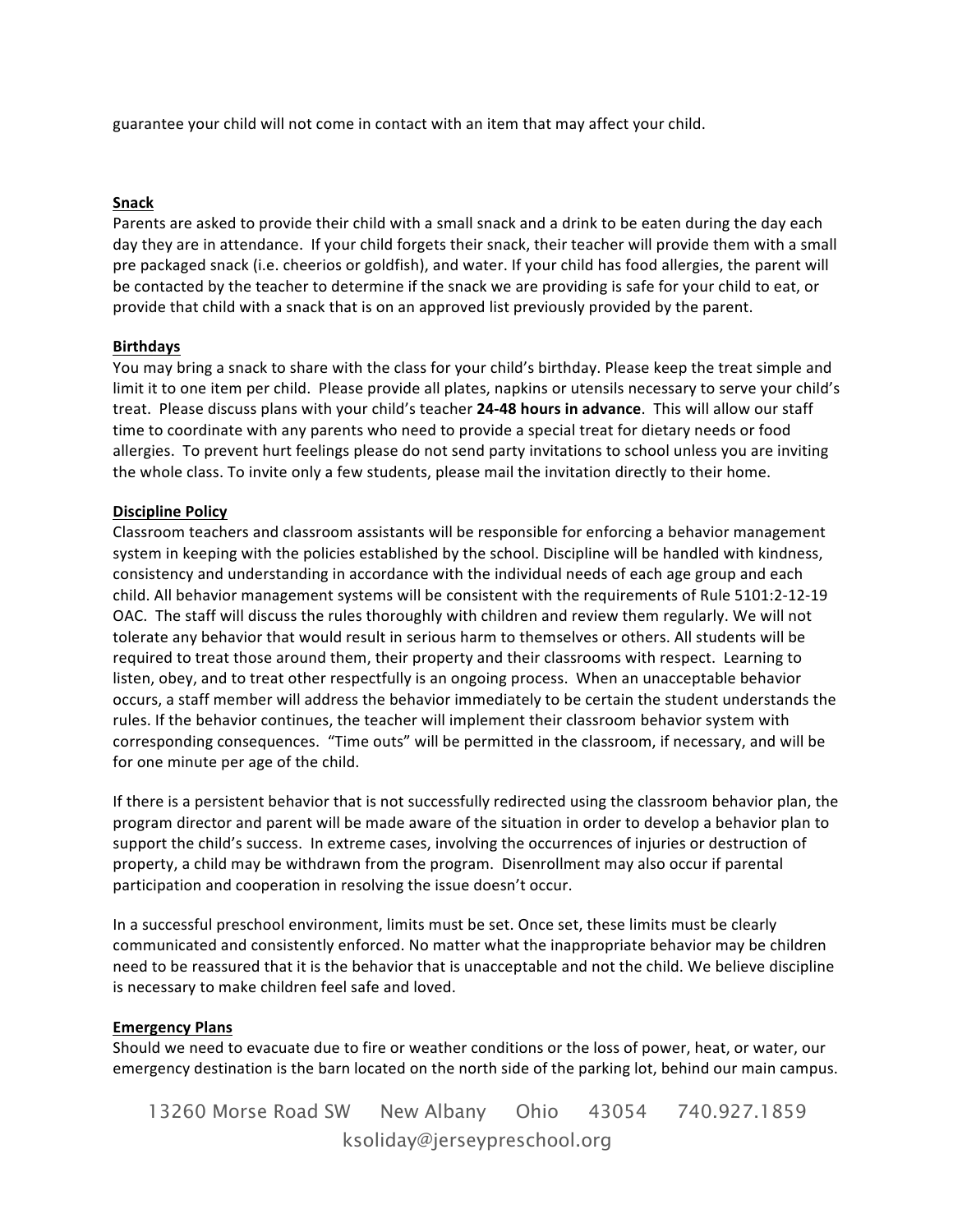Parents will be notified that we have been evacuated and given the location where children can be picked up. Parents will be contacted as soon as possible to come to pick up their children. If a parent cannot be reached, we will contact the emergency contacts listed on the child's enrollment forms.

#### **Medical Emergency Plan**

A person trained in First Aid will be readily available at all times when the school is in operation.

- An emergency medical authorization statement must be completed by each parent/guardian upon enrollment and will be kept on file in the preschool office for ready reference when a child is in need of medical or dental treatment. Our center will not provide preschool services to a child if you refuse to grant consent for transportation for emergency treatment.
- Precautions are taken to prevent accidents and to insure the safety of the children and adults at the center. However, should a minor accident occur, an emergency squad will take the child or adult to the hospital emergency room, if deemed necessary. If life threatening, the child will be taken to the nearest hospital to be stabilized, then, if possible, moved to a facility of your choice. Parents/guardians of the child involved will be notified immediately. Subsequent medical supervision, if necessary, is the responsibility of the parent/guardian.
- A report of any accident or illness will be completed and signed by the supervising staff member, program director, and the parents/guardians. The report will then be placed in the child's file and a copy given to the parent/guardian upon request.
- The center has devised several procedures to follow in the event that an emergency would occur while a child is in the center's care. In the event of a fire, or tornado, staff would follow the written instructions posted in each classroom, describing emergency evacuation routes, and the procedures to be followed to assure that children have arrived at the designated spot. In order to prepare children for the unlikely need to evacuate, the center does conduct monthly fire drills, and periodic tornado drills. Emergency evacuation for bomb threat, gas leak, etc. the following actions will be taken: take attendance roster, first aid kit, emergency contact information for children, account for all children, exit building to the primary evacuation spot which is the north parking lot. Account for all children with a name to face check off. Follow instructions from emergency personnel as to whether to stay in that spot or to proceed to our secondary evacuation location. The secondary location is the barn in the north parking lot; this building has a temperature-controlled room where students can be gathered safely until they are picked up. Parents will be notified as soon as possible. A sign will be posted in the front of the center indicating that we have been evacuated and where they can pick up their child. We will complete an incident report and provide it to the parents. If there is a threat of violence we will secure children in the safest location in the building or outside. We will take the attendance roster and contact 911/Police.
- In the event of the loss of power, water, or heat we will contact the utilities company to notify them of the outage and assess the expected time of outage. We will evaluate factors, including safety, temperature, daylight, refrigeration requirements, and the ability to follow sanitary hygiene practices. The administrator or designee will make the determination whether the center needs to be closed or not.
- In the event of a serious injury or illness we will stay with injured/ill child at all times, summon additional help if needed to supervise the rest of the children. We will complete an assessment of appearance and breathing. We will summon a staff member trained in CPR, first aid &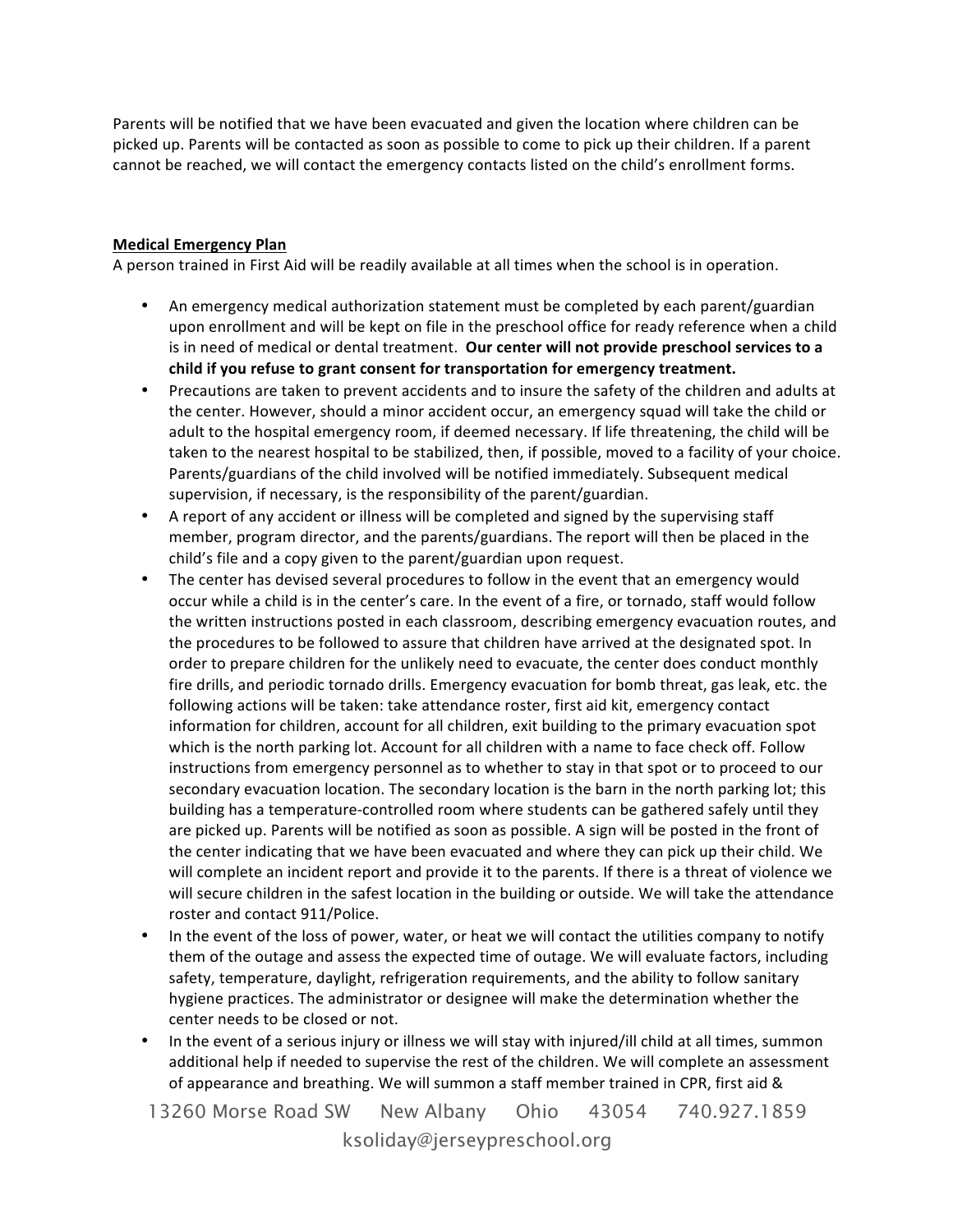communicable disease and determine whether EMS needs to be contacted. We will check the child's health information to determine if a Medical/Physical Health Care Plan has been completed for the child and then contact parents. We will provide basic first aid until EMS or parent arrives. An incident form will be completed for the parents.

# **Management of Communicable Diseases**

A chart of communicable disease symptoms and information is posted on the preschool parent board in the hallway. If your child has been exposed to a communicable disease at the center, a note will be sent home. Where there are questions concerning illness, please use the following guidelines that are in accordance with licensing rule 5101:2-12-16. A child with any of the following signs or symptoms of illness will be immediately isolated and discharged to his/her parent or guardian.

- Severe coughing, causing the child to become red/blue in the face, or making a whooping sound
- Diarrhea more than one abnormally loose stool within a 24-hour period
- Difficult or rapid breathing
- Yellowish skin or eyes
- Redness of the eye or eyelid, thick and purulent (pus) discharge, matted eyelashes, burning, itching or eye pain
- Temperature of 100° F, taken by the auxiliary method, when in combination with any other sign of illness
- Untreated infected skin patch or patches
- Unusually dark urine and/or gray or white stool
- Vomiting
- Unexplained body rash
- Sore throat or difficulty in swallowing
- Stiff neck
- Evidence of lice, scabies or other parasitic infestations\*\*

\*\* Regarding Lice: A child must remain out of the center until inspected by and provided with a note from a doctor, nurse or nurse practitioner or a lice clinic, finding the child to be completely free of lice and nits. Regardless of medicated shampoo treatments, the child must be completely nit free.

A sick child that is isolated will always be supervised and will be made comfortable. The parent/guardian of the child will be notified by telephone, and the child must be picked up (within one-half hour or less of notification) by the parent/guardian or authorized person. The child may return to the center when all symptoms, including fever, have **been gone for 24 hours**. If they are not symptom free, a doctor's note will be required stating that the child is not contagious.

When the children are exposed to a communicable disease, a notice will be posted on the classroom door and sent home. If a child is brought to the office and shows no signs of illness but claims to be feeling bad the parent/guardian will be notified.

If your child requires a food supplement or a modified diet, you must secure written information from your physician regarding this. Please speak with the center administrator for more details. A "General Policy for Medication" handout is available to determine if a physician's signature is required.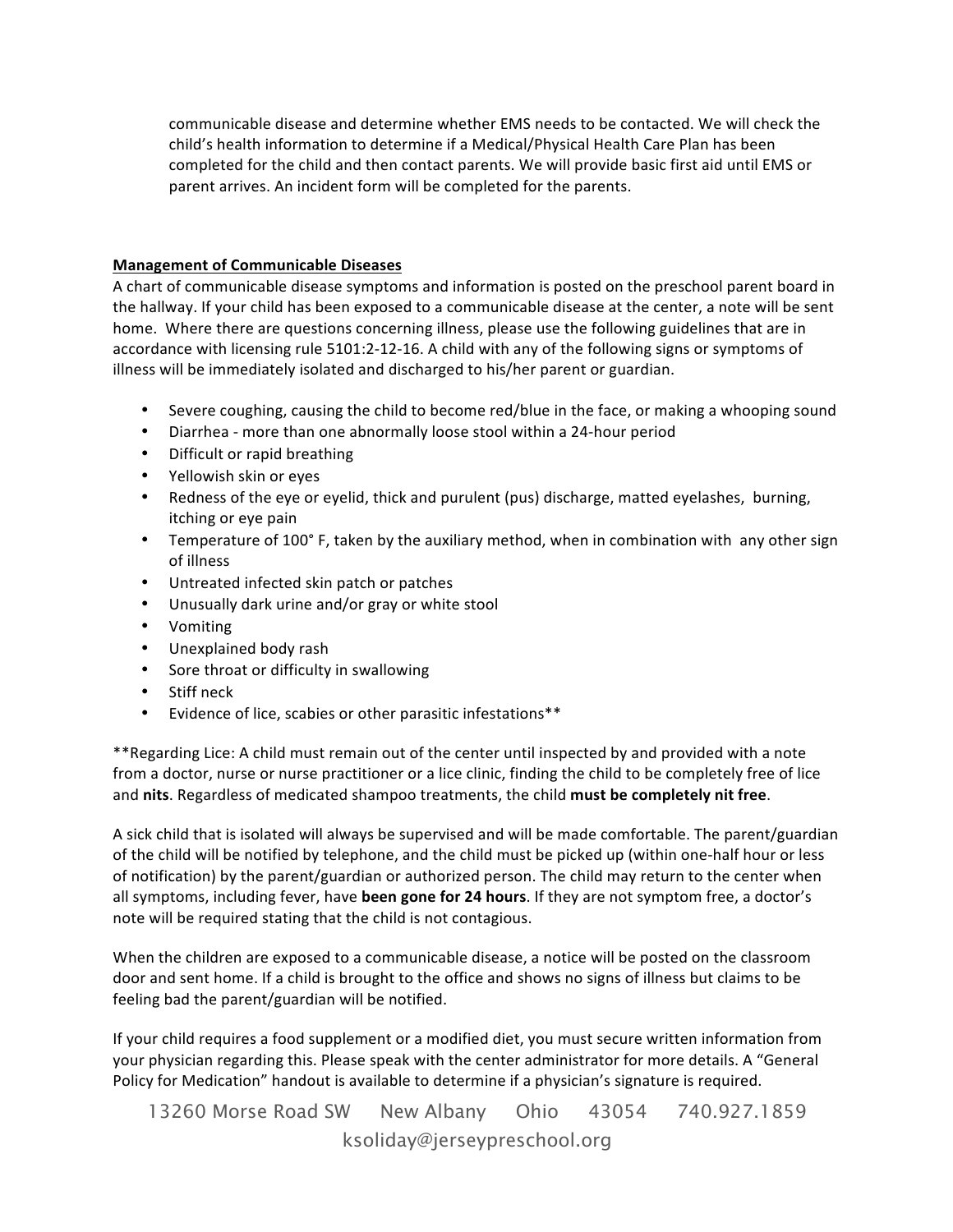Prescription medications must stay at home and be administered there. We will not administer any over the counter or prescription medications, lotions, or sun screens. All of these items must be administered before or after school hours by the parent or guardian. Our center will only administer emergency/rescue medications for students (for example: epi pens).

Staff will be trained in the recognition of common childhood illnesses by attending the American Red Cross or an alternate state approved course or class. The Red Cross course on communicable diseases teaches proper hand washing and disinfecting techniques to our staff.

When a staff member becomes ill, the same policies will apply. An approved substitute will be arranged to cover the class.

# **Photographs and Video Taping**

Please notify your child's teacher and the Director if you do not want your child to be photographed. Children are often photographed during spontaneous occasions and if you do not want your child's photograph taken you must notify us in writing. There are occasions when your child's photograph may appear on publications or materials related to the center unless we have been otherwise notified.

# **Progress Monitoring & Conferences**

Teachers will send home a quarterly update to let you know how students are doing in the classroom. Students who are 2.5/3 years old at the beginning of the school year will receive four Progress Notes during the year. Student's who are four years of age at the beginning of the school year will receive Progress Notes for the 1<sup>st</sup> and 3<sup>rd</sup> quarters. During the 2<sup>nd</sup> and  $\tilde{A}^{th}$  quarter our 4-year-old students will be formally assessed and will receive a Report Card. Students who were three and younger at the beginning of the school year will still receive a quarterly Progress Note for the 2<sup>nd</sup> and 4<sup>th</sup> quarter. The assessment data we gather from these assessments will be shared with you. We do not report this data or share it with the state or the Ohio Department of Job and Family Services.

|                |                      | <b>Progress Note and Report Card Schedule</b> |                      |                       |
|----------------|----------------------|-----------------------------------------------|----------------------|-----------------------|
|                | <b>First Quarter</b> | <b>Second Quarter</b>                         | <b>Third Quarter</b> | <b>Fourth Quarter</b> |
|                | <b>Progress Note</b> | <b>Progress Note</b>                          | <b>Progress Note</b> | <b>Progress Note</b>  |
| 2.5 and 3 Year | Thursday: 11/5       | Thursday: 1/28                                | Thursday: 3/18       | Thursday: 5/27        |
| Olds           | Friday: $11/6$       | Friday: 1/29                                  | Friday: $3/19$       | Friday: $5/28$        |
|                | <b>First Quarter</b> | <b>Second Quarter</b>                         | <b>Third Quarter</b> | <b>Fourth Quarter</b> |
|                | <b>Progress Note</b> | <b>Report Card</b>                            | <b>Progress Note</b> | <b>Report Card</b>    |
| 4 Year Olds    | Thursday: 11/5       | Thursday: 1/28                                | Thursday: 3/18       | Thursday: 5/27        |
|                | Friday: $11/6$       | Friday: $1/29$                                | Friday: $3/19$       | Friday: $5/28$        |

#### **Parent teacher conferences will be held on:**

- **January 28, 2020** (Thursday): No School Parent Teacher Conference Day
- January 29, 2020 (Friday): No School Parent Teacher Conference Day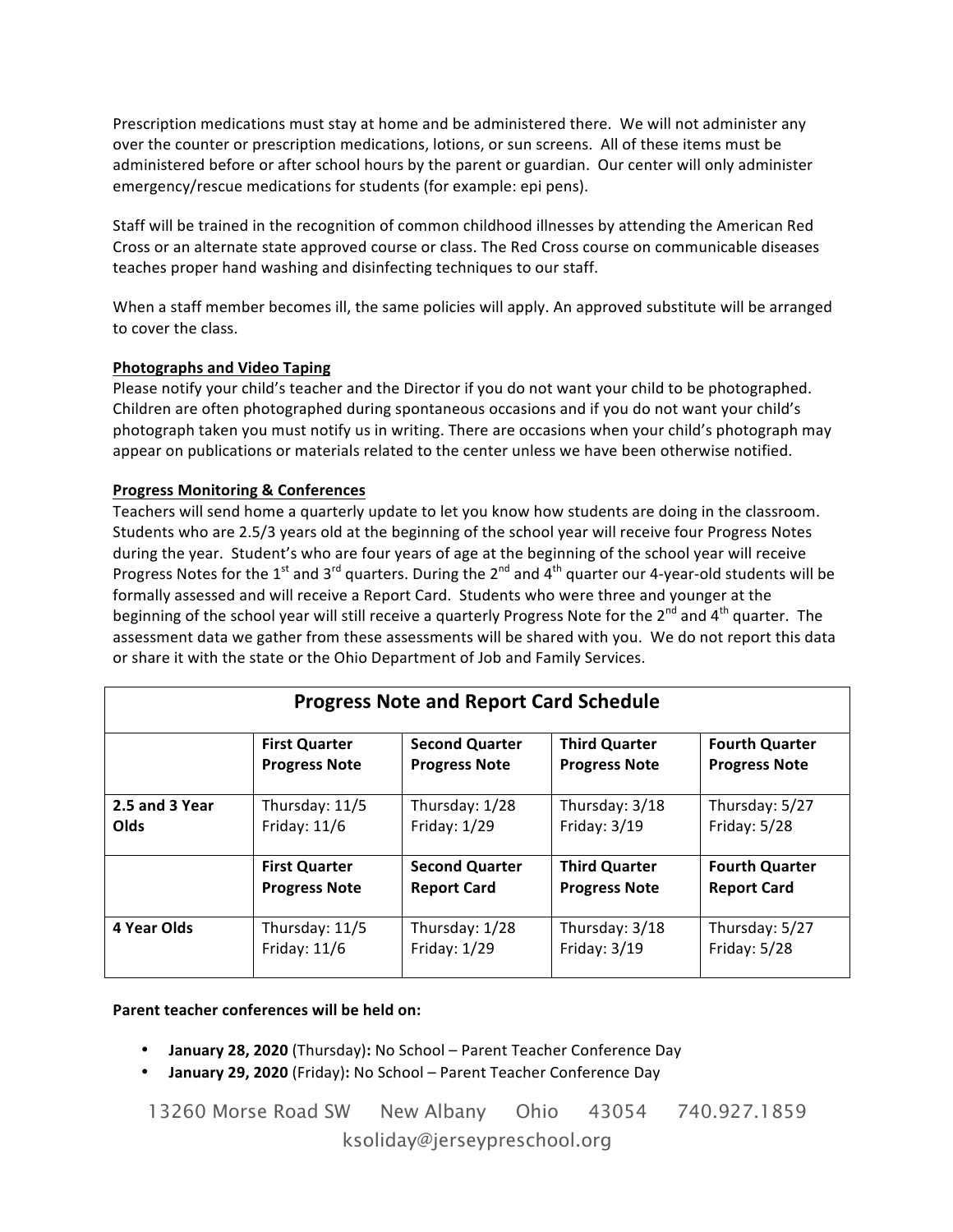The children will not attend school on conference days. Parents are encouraged to leave siblings and students at home so that the teacher and parent can discuss the child's progress freely and openly without distractions. You will receive their second quarter reports at their conference. Should questions or problems arise before or after the above conference dates, please feel free to contact the teacher or the director for a conference at your earliest convenience.

#### **Parent Participation**

Parents are encouraged to participate whenever possible in the activities at the center. Parents have unlimited access to all areas of the building used for child-care during the hours of operation. Parents are invited to attend field trips, class parties, and special events or to simply stop in to join the daily fun. We would love to have you join us!

#### **Parking**

Please use caution when driving through our parking lot. We have parking spaces for your convenience. Please do not leave children unattended in your car. Do not leave purses in parked cars. We are not responsible for any loss or damage while in our parking lot.

#### **Communication**

Teachers are available to discuss a child's progress or needs, and are more than happy to do so. However, due to staff responsibilities and schedules, parents are asked to make appointments with staff when it is necessary to engage in any lengthy conversations. Teachers want to be able to focus on you and your child at these times.

In order for our staff to do their best at meeting your child's needs, please bring any concerns you may have to our attention when they occur. We would prefer to address your concerns immediately in order to prevent those concerns from becoming bigger problems. We are thankful for our all of our students and their families and we want to have a great rapport with you and your child.

# **Grievance Policy**

At Jersey Weekday Preschool we ask that all parents follow a biblical model for dealing with conflict and frustrations that arise throughout the year. Good communication is key in ensuring a positive experience for both you and your child. If you as a parent have any questions or concerns, we ask that you set up a time with your child's teacher to calmly share your concerns. After your meeting, if your concerns remain unresolved, then please address your concerns with the school administrator. If after meeting with both your child's teacher and the center administrator and you still feel that your issue was not addressed in a satisfactory manner, you can request a meeting with the teacher, administrator and the Executive Director of the church in order to come to a satisfactory resolution. Please remember during all of these meetings to communicate respectfully and calmly. The teachers and administrators at Jersey Weekday Preschool are charged with creating a safe environment for all students; yelling, strong language, profanity or threats will not be tolerated and individuals threatening the safety of this environment will immediately be escorted from the premises. Please feel free to bring concerns to our attention as they occur. Our primary goal as a staff is to partner with you to benefit our students. We respect your role as your child's first, and forever teacher, and desire to create a strong rapport with you and your child in order to support you as we work together to prepare your child for the future.

# **Court Appearances**

If a staff member is subpoenaed to court to testify, it is expected that the party for which the subpoena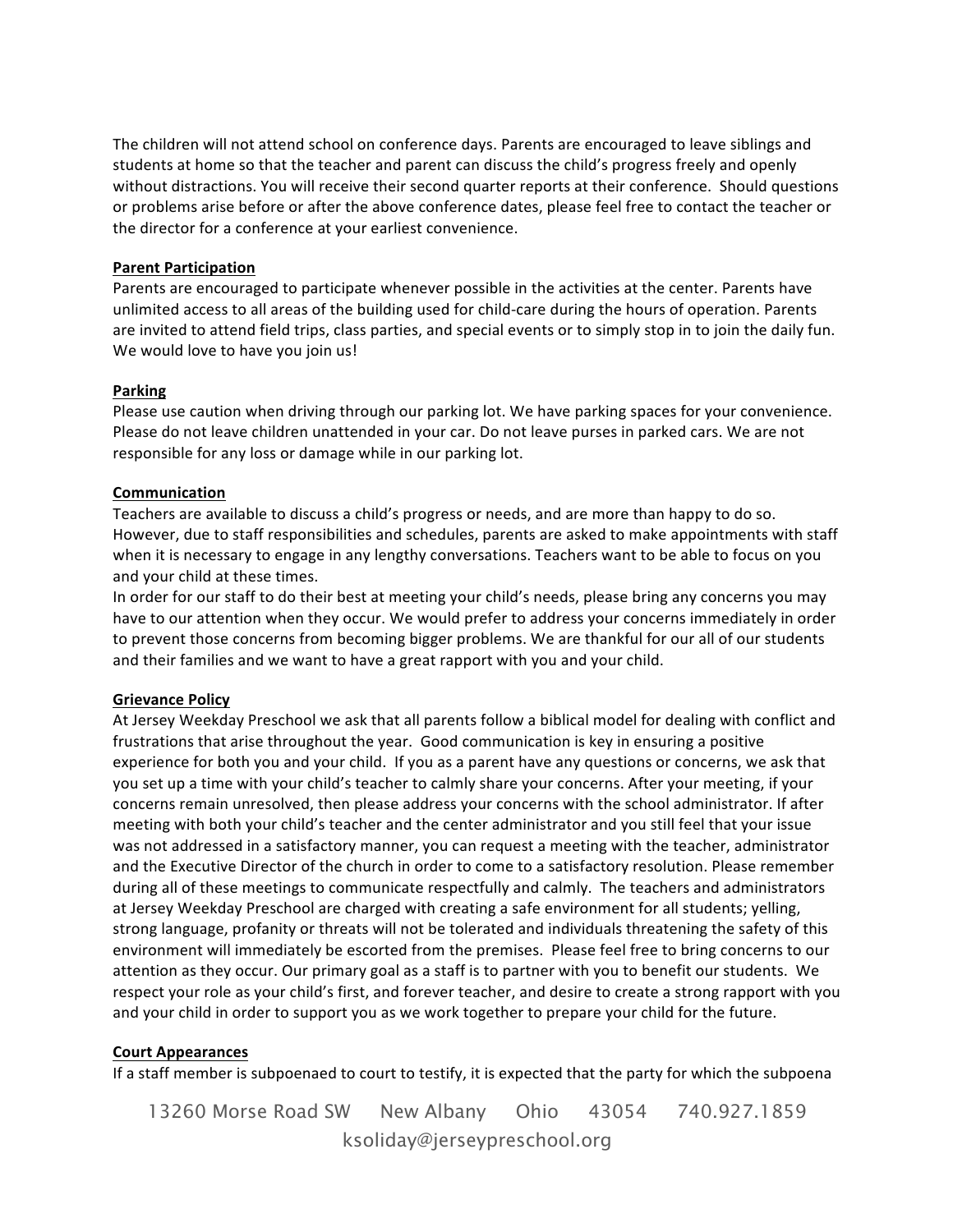was issued will pay the wages and expenses of the staff member. The school will provide a substitute in the staff member's absence.

#### **Information Required by Ohio Administrative Code**

Center Parent Information: Appendix C to rule 5101:2-12-07

The center is licensed to operate legally by the Ohio Department of Job and Family Services. This license is posted in a noticeable place for review. A toll-free telephone number is listed on the center's license and may be used to report a suspected violation of the licensing law or administrative rules. The licensing rules governing child-care are available for review at the center.

The administrator and each employee of the center is required, under Section 2151.421 of the Ohio Revised Code, to report their suspicions of child abuse or child neglect to the local public children's services agency. Any parent of a child enrolled in the center shall be permitted unlimited access to the center during all hours of operation for the purpose of contacting their children, evaluating the care provided by the center or evaluating the premises. Upon entering the premises, the parent, or guardian shall notify the Administrator of his/her presence.

The administrator's hours of availability and child/staff ratios are posted in a noticeable place in the center for review. The licensing record, including licensing inspection reports, complaint investigation reports, and evaluation forms from the building and fire departments, is available for review upon written request from the Ohio department of job and family services.

It is unlawful for the center to discriminate in the enrollment of children upon the basis of race, color, religion, sex or national origin or disability in violation of the Americans with Disabilities Act of 1990, 104 Stat. 32, 42 U.S.C. 12101 et seq. For more information about child care licensing requirements as well as how to apply for child-care assistance, Medicaid health screenings and early intervention services for your child, please visit http://jfs.ohio.gov/cdc/families.stm